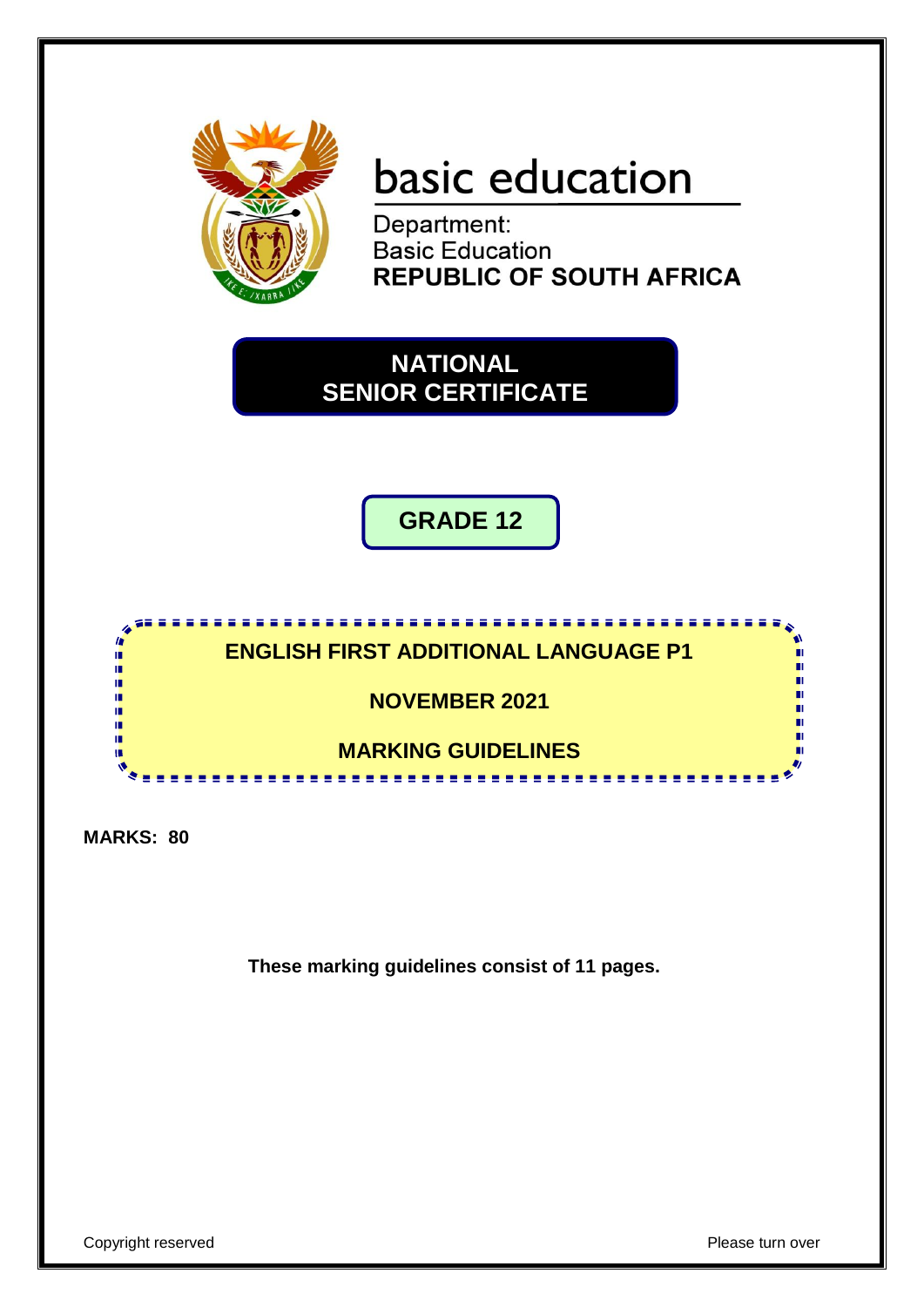#### **INSTRUCTIONS TO MARKERS**

- 1. Candidates are required to answer ALL the questions.
- 2. These marking guidelines have been finalised at a marking guideline discussion session at DBE at which provinces were represented. Any omissions or queries should be referred to Chief Markers/Internal Moderators at marking centres. All protocol must be followed.
- 3. Candidates' responses should be assessed as objectively as possible.

#### **MARKING THE COMPREHENSION**

- Because the focus is on understanding, incorrect spelling and language errors in responses should not be penalised unless such errors change the meaning/understanding. (Errors must still be indicated.)
- If a candidate uses words from a language other than the one being examined, disregard those words, and if the answer still makes sense, do not penalise. However, if a word from another language is used in a text and required in an answer, this will be acceptable.
- For **open-ended questions**, no marks should be awarded for YES/NO or I AGREE/I DISAGREE. The reason/substantiation/motivation is what should be considered.
- When one-word answers are required and the candidate gives a whole sentence, mark correct **provided that** the correct word is underlined/ highlighted.
- When two/three facts/points are required and a range is given, mark **only** the first two/three.
- Accept dialectal variations.
- For multiple-choice questions, accept BOTH the letter corresponding with the correct answer AND/OR the answer written out in full.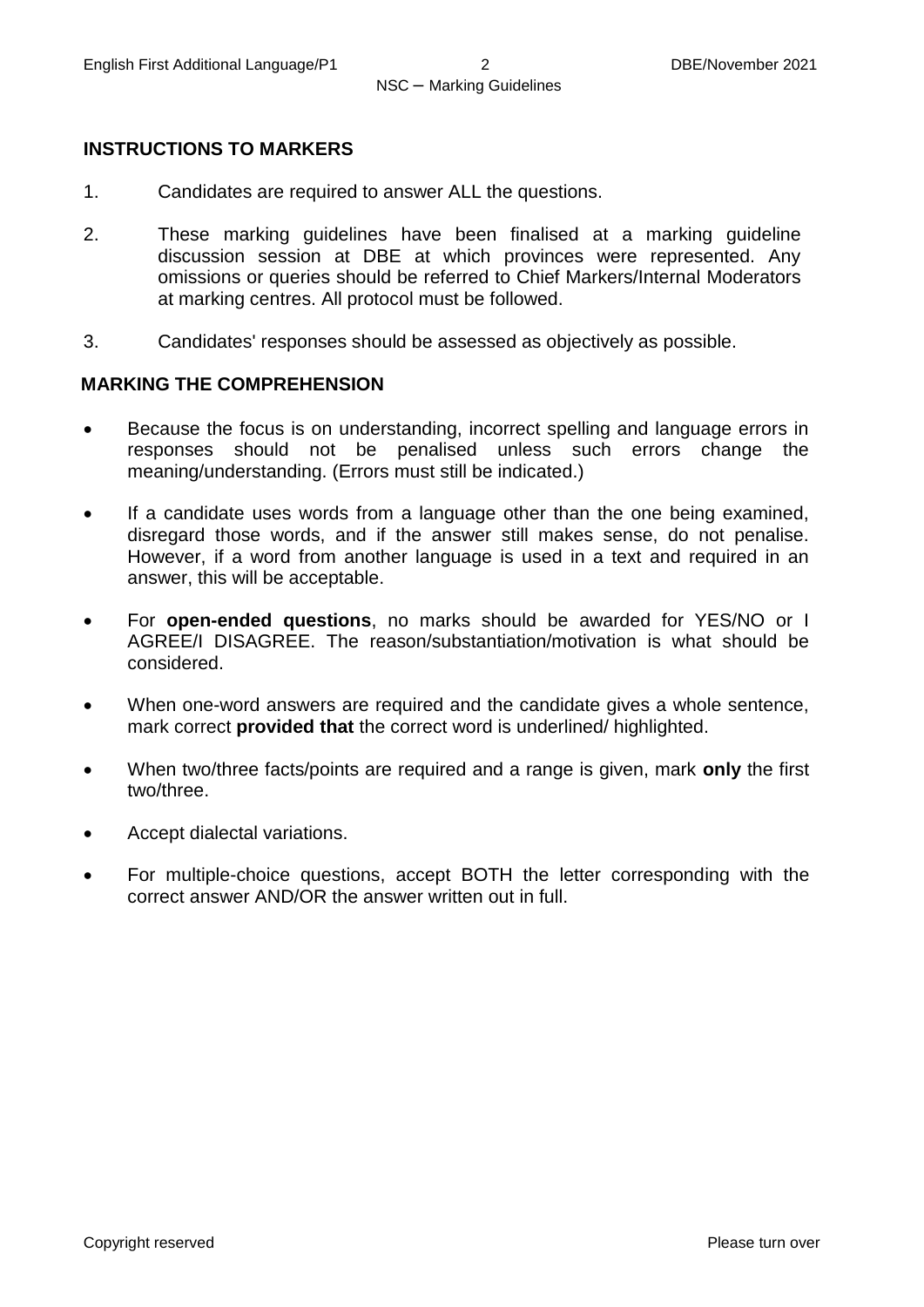#### **SECTION A: COMPREHENSION**

#### **QUESTION 1**

| 1.1 | 1.1.1                                                                                                                                                                                  | The medals are made from metals that are extracted from old<br>cellphones/e-waste./The medals are made from recycled<br>e-waste.√                                                                                                                                      | (1) |
|-----|----------------------------------------------------------------------------------------------------------------------------------------------------------------------------------------|------------------------------------------------------------------------------------------------------------------------------------------------------------------------------------------------------------------------------------------------------------------------|-----|
|     | 1.1.2                                                                                                                                                                                  | D/been blocked. $\checkmark$                                                                                                                                                                                                                                           | (1) |
|     | 1.1.3                                                                                                                                                                                  | Office documents√<br>Cereal boxes√                                                                                                                                                                                                                                     | (2) |
| 1.2 | 1.2.1                                                                                                                                                                                  | It eases pressure on the planet. $\checkmark$<br>It reduces waste.√<br>It creates jobs.√<br>It improves the economy. $\checkmark$                                                                                                                                      |     |
|     |                                                                                                                                                                                        | <b>NOTE:</b> Accept any TWO of the above.                                                                                                                                                                                                                              | (2) |
|     | 1.2.2                                                                                                                                                                                  | South Africa is behind other countries as far as recycling is<br>concerned. $\checkmark$                                                                                                                                                                               | (1) |
| 1.3 |                                                                                                                                                                                        | Manufacturers are considering using materials in current products in that can<br>be recycled in manufacturing products in the future. v                                                                                                                                | (2) |
| 1.4 | 'energy'/ 'power'√                                                                                                                                                                     |                                                                                                                                                                                                                                                                        | (1) |
| 1.5 | from the streets).                                                                                                                                                                     | Informal collectors√ (who use shopping trolleys to collect recyclable waste<br>Small business people√ (who use trucks to collect recyclable waste).<br>People who operate waste collection centres. v<br>Mpact/ Bruce Strong √ (that/who supports recycling ventures). |     |
|     |                                                                                                                                                                                        | <b>NOTE:</b> Accept any TWO of the above.                                                                                                                                                                                                                              | (2) |
| 1.6 | Mpact has encouraged Fishaways and Steers to avoid using packaging which<br>is not bio-degradable $\checkmark$ by supplying them with packaging which is<br>recyclable/lower in cost.√ |                                                                                                                                                                                                                                                                        | (2) |
| 1.7 | 1.7.1                                                                                                                                                                                  | NewLife Plastics is a company that gives new use to a specific<br>grade of plastic waste√ by converting them into durable, innovative<br>products and by putting the plastic to use in sustainable ways. v                                                             | (2) |
|     | 1.7.2                                                                                                                                                                                  | The benches made from plastic do not require much maintenance. v<br>They are durable. $\checkmark$<br>They cannot be easily vandalised. ✓<br>They are less likely to be stolen $\checkmark$ (as they are too heavy/do not have<br>a resale value).                     |     |
|     |                                                                                                                                                                                        | <b>NOTE:</b> Accept any TWO of the above.                                                                                                                                                                                                                              | (2) |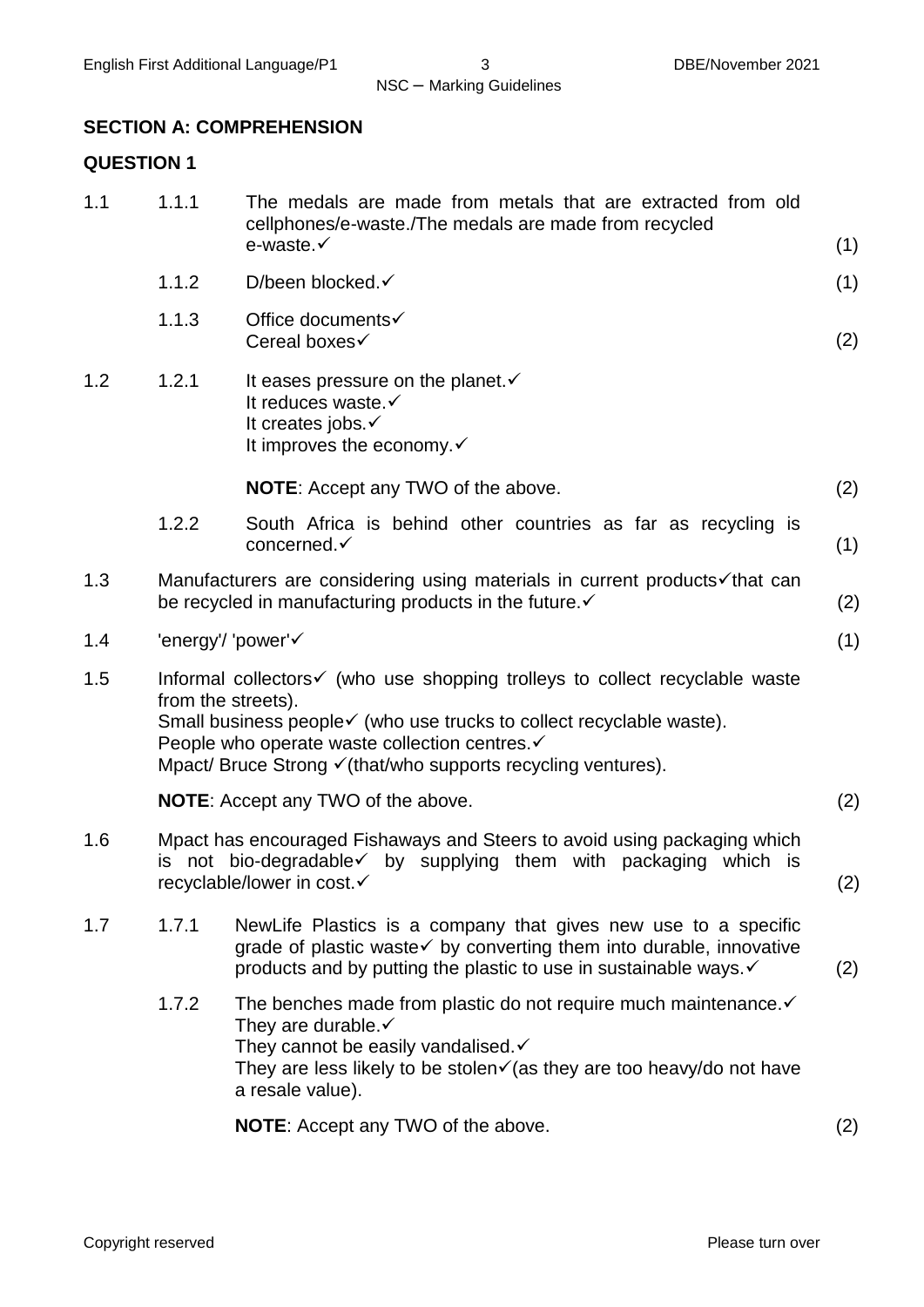1.8 People must change their habits/ behaviour/ attitude  $\checkmark$  towards recycling/

- waste management.  $\checkmark$  (2)
- 1.9 Open-ended. Accept a suitable response, e.g.

No.

There is no scientific basis for these statistics; they cannot be verified as the sources have not been provided by the writer. Therefore, the reader becomes sceptical. $\checkmark\checkmark$ 

#### **OR**

Yes.

The use of various statistics contained in the passage is informative. It adds credibility to the article and shows the possible economic potential for recycling in the world. $\checkmark\checkmark$ 

**NOTE:** Accept other suitable responses. A candidate can score 1 mark for an answer that is not well-substantiated. Accept a combination  $\blacksquare$ answer.  $\hspace{1.6cm} (2)$ 

1.10 Open-ended. Accept a suitable response, e.g.

The title is suitable because it is linked to the article which is about how waste can be recycled and turned into reusable products. People (including the reader) must think differently about garbage and the advantages of recycling, which not only creates jobs but also contributes to building a more sustainable environment.

#### **OR**

The use of the word 'garbage' has negative connotations, implying that 'Rethinking Garbage' or recycling garbage is not possible. The passage, however, describes how recyclable materials can be repurposed.

**NOTE:** Accept other suitable responses. A candidate can score 1 mark for an answer that is not well-substantiated. Accept a combination  $\blacksquare$ answer.  $\hspace{1.6cm} (2)$ 

1.11 There are three individuals standing together/holding the board  $\checkmark$  which indicates unity.

**OR**

The three individuals are smiling,  $\checkmark$  suggesting that they are happily working together.

#### **OR**

The words, 'TEAM SPIRIT' are written  $\checkmark$  on the banner that the three individuals are holding. $\checkmark$ 

**NOTE:** Accept any ONE of the above answers. (2) (2)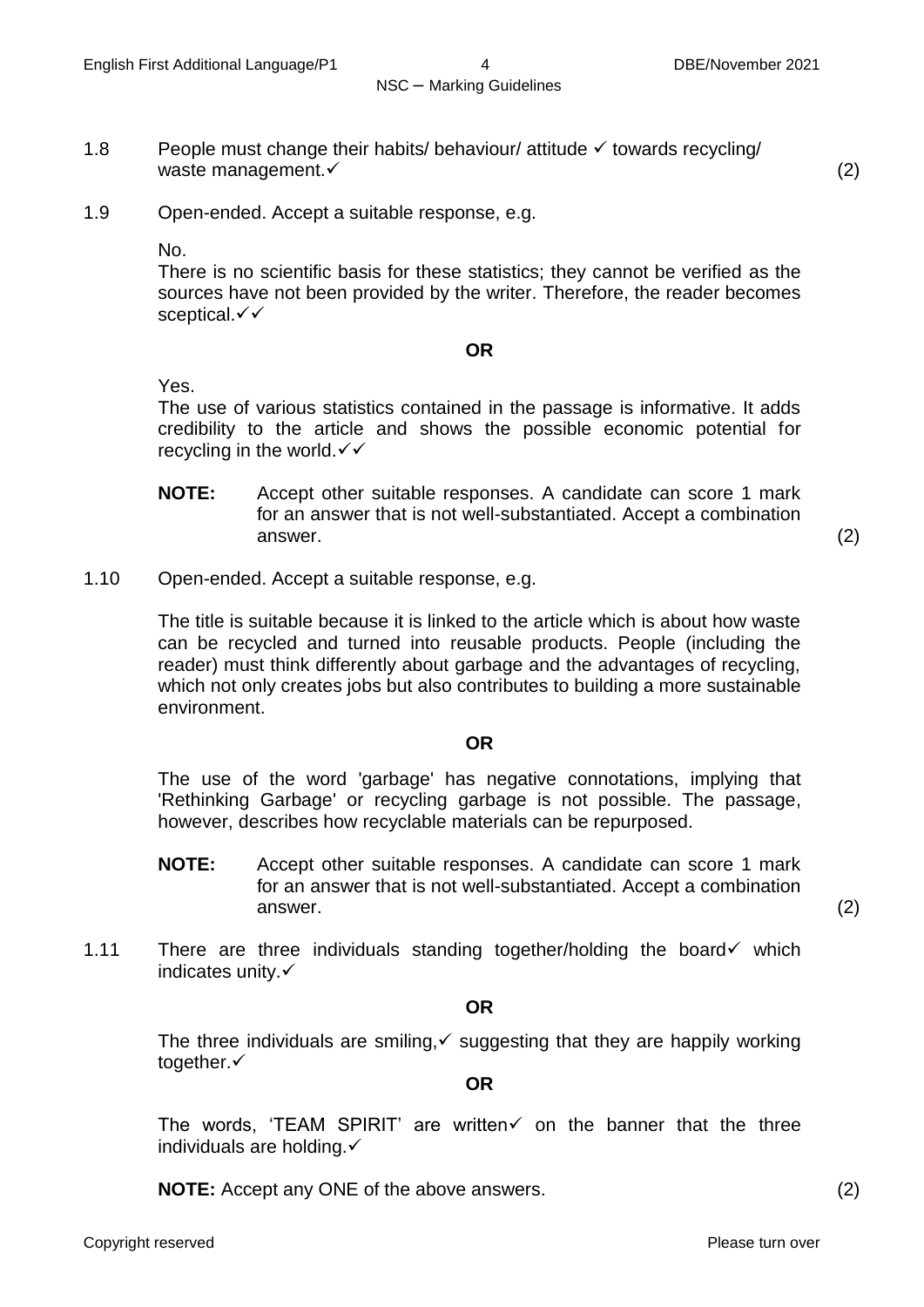- 1.12 1.12.1 a thumbs-up sign/ (visual)  $2\checkmark$  (1)
	- 1.12.2 a light bulb/ (visual)  $4\checkmark$  (1)
- 1.13 Open-ended. Accept a suitable response, e.g.

Yes.

The loud-hailer/megaphone/extended soundwave is symbolic of a person speaking up/speaking his/her mind/expressing his/her feelings without fear, which is a sign of being assertive.

#### **OR**

No.

Anyone can use a loud-hailer/megaphone when making an announcement/to ensure that his/her voice is heard. This does not really mean that the person is being assertive.

**NOTE:** Accept other suitable responses. A candidate can score 1 mark for an answer that is not well-substantiated. Accept a combination  $\blacksquare$ answer.  $\hspace{1.6cm} (2)$ 

#### **TOTAL SECTION A: 30**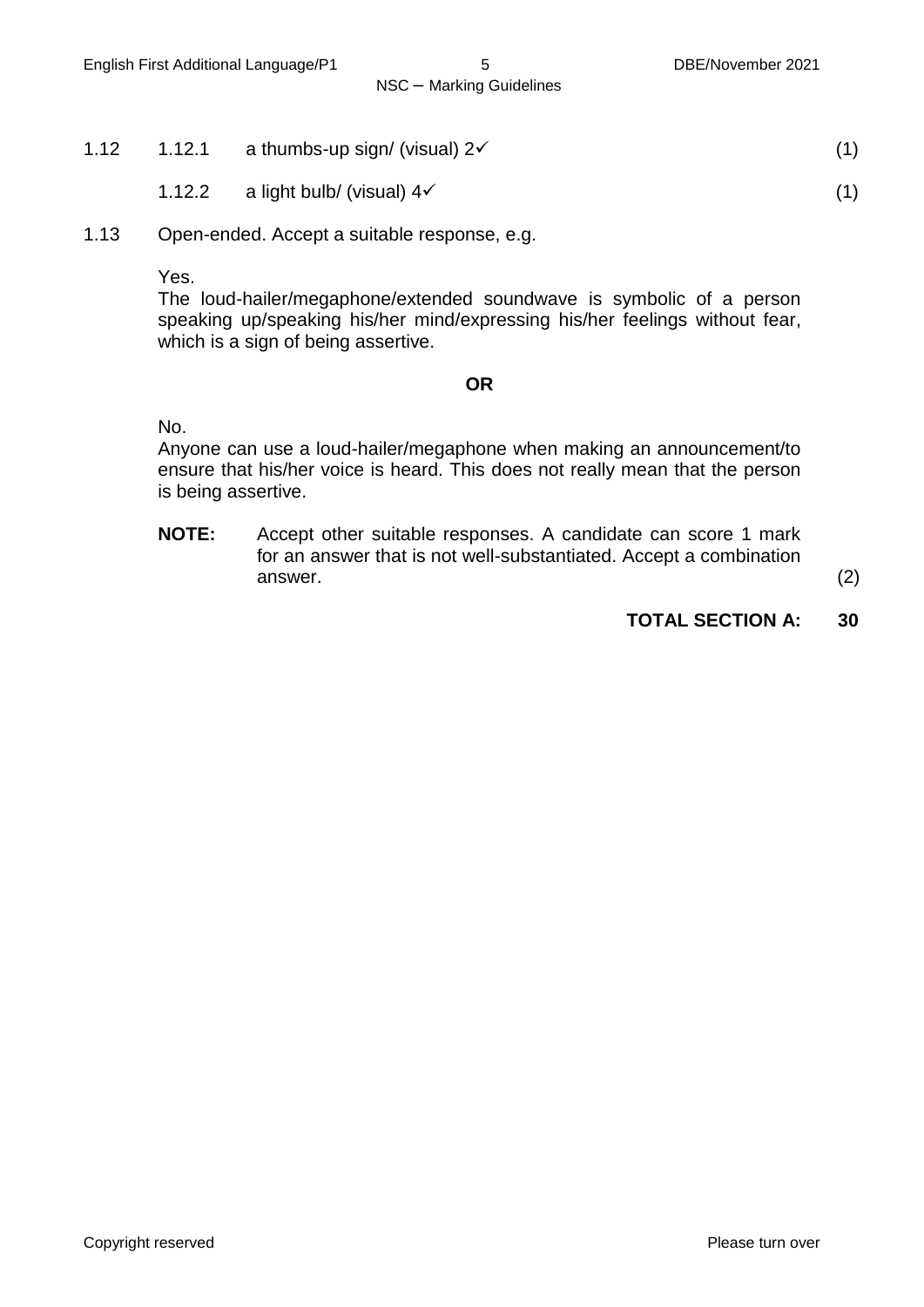#### **SECTION B: SUMMARY**

#### **QUESTION 2**

The following points form the answer to the question:

|                | <b>QUOTATIONS</b>                                                                                                                                                           |                | <b>FACTS</b>                                                                        |
|----------------|-----------------------------------------------------------------------------------------------------------------------------------------------------------------------------|----------------|-------------------------------------------------------------------------------------|
|                |                                                                                                                                                                             |                | (NOTE: Candidates may phrase the<br>facts differently.)                             |
| 1 <sub>1</sub> | "A name such as 'Fast and Furious'<br>in an e-mail address is not suitable<br>when<br>communicating<br>with<br>an<br>employer."                                             | 1 <sub>1</sub> | Use an appropriate e-mail address.                                                  |
| 2.             | subject line<br>"The<br>indicates<br>the<br>importance and topic of discussion in<br>an e-mail. The subject line must,<br>therefore, be appropriate."                       | 2.             | Make the subject line meaningful.                                                   |
| 3.             | "An e-mail also requires a personal<br>greeting such as 'Dear Mr Jones' or<br>'Hello Jack'. Failure to include a<br>greeting can make your message                          | 3.             | Personalise your greeting to the<br>recipient./<br>Add a greeting to the recipient. |
|                | seem unfriendly."                                                                                                                                                           |                |                                                                                     |
| 4.             | "Since e-mails have no way<br>of<br>showing<br>body<br>language<br>and<br>conveying tone, select your words<br>carefully so that the message is<br>clear to the recipient." | 4.             | Choose appropriate words to convey your<br>message (clearly).                       |
| 5.             | "Including too much information in an<br>e-mail is not necessary. It should be<br>a brief communication with a few<br>short paragraphs."                                    | 5.             | Keep your message concise.                                                          |
| 6.             | "The use of correct grammar,<br>spelling and punctuation will convey<br>a good impression of you to the<br>recipient."                                                      | 6.             | Use appropriate language and spell<br>words correctly.                              |
| 7.             | "Your message should, therefore,<br>include information that you would<br>be comfortable to share in public."                                                               | 7.             | Provide information that you are happy to<br>share with others.                     |
| 8.             | "Conclude your e-mail by including<br>additional contact information<br>in.<br>order for the recipient to have other<br>ways of communicating with you."                    | 8.             | Provide alternative contact details.                                                |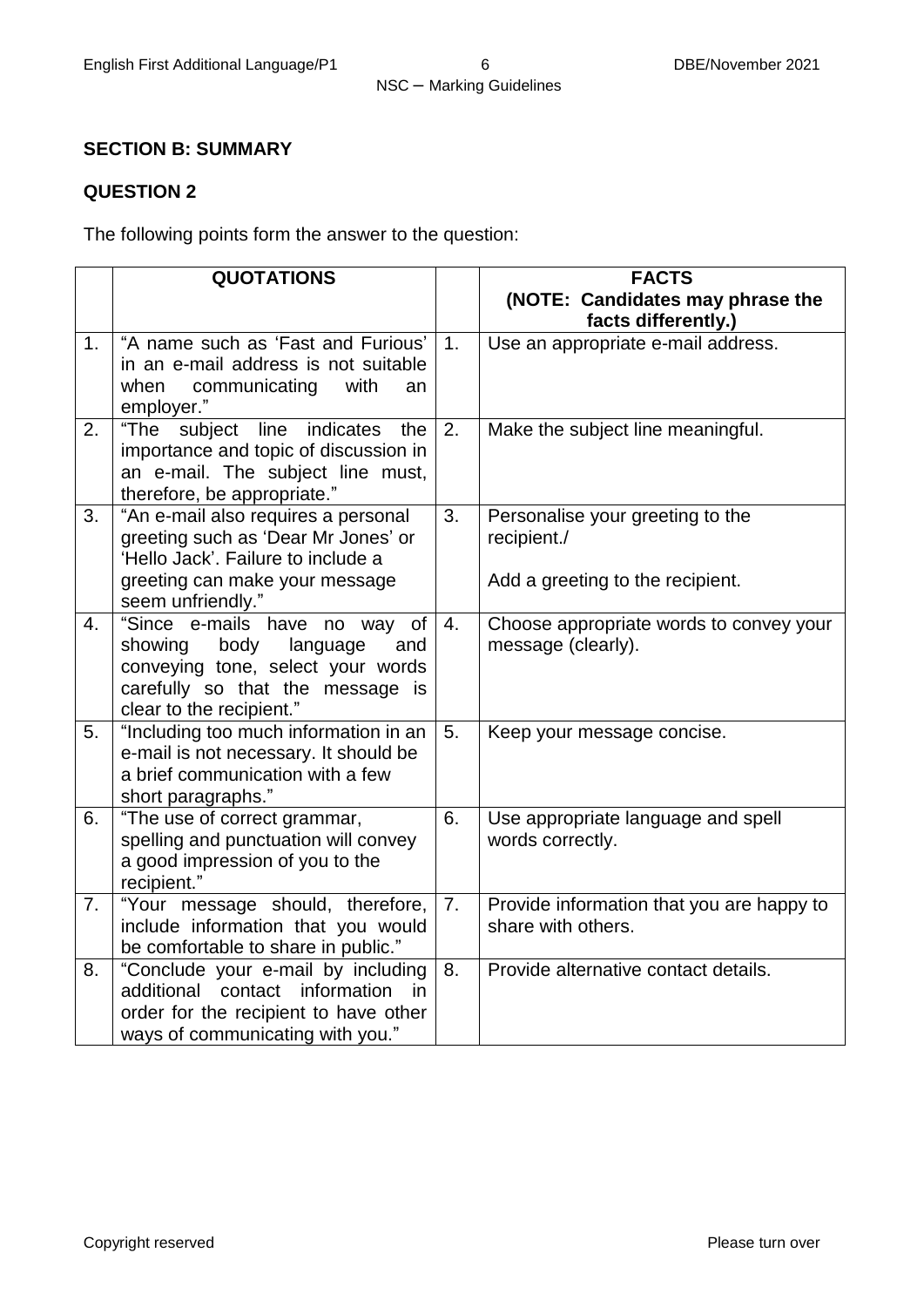#### **MARKING THE SUMMARY**

Marking is on the basis of the inclusion of valid material and the exclusion of invalid material.

The summary should be marked as follows:

- **Mark allocation:**
	- o 7 marks for 7 points (1 mark per main point)
	- o 3 marks for language
	- o Total marks: 10
- **Distribution of language marks when a candidate has not quoted verbatim:**
	- o 1–3 points correct: award 1 mark
	- $\circ$  4–5 points correct: award 2 marks
	- o 6–7 points correct: award 3 marks
- **Distribution of language marks when a candidate has quoted verbatim:**
	- o 6–7 quotes: award no language mark
	- $\circ$  4–5 quotes: award a maximum of 1 language mark
	- o 2–3 quotes: award a maximum of 2 language marks

#### **NOTE:**

- **Word count:**
	- o Markers are required to verify the number of words used.
	- o Do not deduct any marks if the candidate fails to indicate the number of words used, or if the number of words used is indicated incorrectly.
	- o If the word limit is exceeded, read up to the last sentence above the stipulated upper limit and ignore the rest of the summary.

#### **TOTAL SECTION B: 10**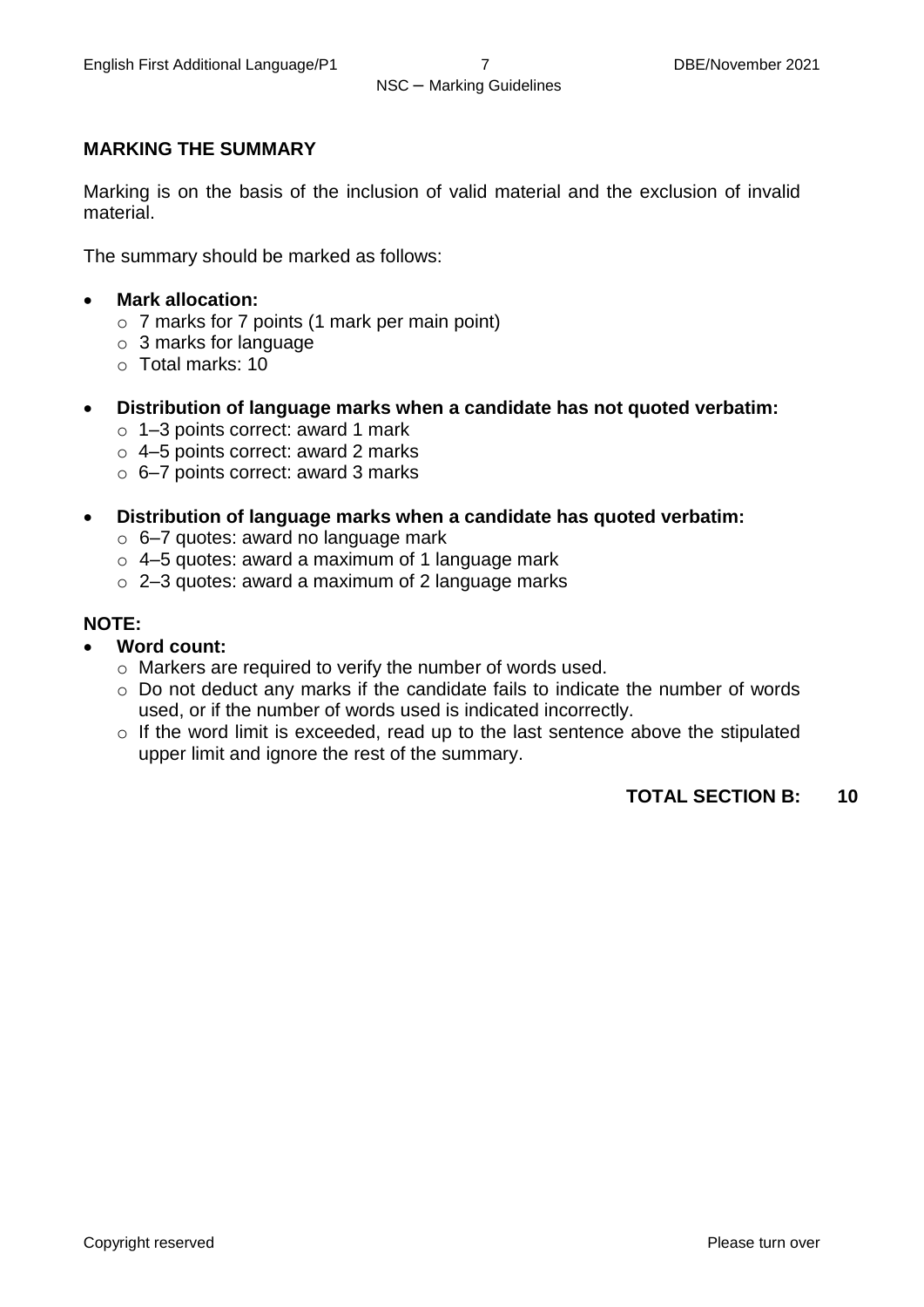#### **SECTION C: LANGUAGE**

- **Spelling:**
	- o One-word answers must be marked correct even if the spelling is incorrect, unless the error changes the meaning of the word.
	- o In full-sentence answers, incorrect spelling should be penalised if the error is in the language structure being tested.
- Sentence structures must be grammatically correct and given in full sentences/ as per instructions.
- For multiple-choice questions, accept BOTH the letter corresponding with the correct answer AND/OR the answer written out in full as correct.
- Where an abbreviation is tested, the answer must be punctuated correctly.

#### **QUESTION 3: ANALYSING AN ADVERTISEMENT**

| 3.1 | Travellers/Tourists who will be travelling to malaria-infected areas/want to<br>take precautions against malaria. v                                                                                                                                                                                                                                                                                    | (1) |
|-----|--------------------------------------------------------------------------------------------------------------------------------------------------------------------------------------------------------------------------------------------------------------------------------------------------------------------------------------------------------------------------------------------------------|-----|
| 3.2 | annually/yearly                                                                                                                                                                                                                                                                                                                                                                                        | (1) |
| 3.3 | The headline indicates that mosquitoes can kill. $\checkmark$<br>The website address suggests that one bite from a mosquito can kill. $\checkmark$<br>It is mentioned that more than 200 million cases of malaria are reported each<br>year. $\checkmark$<br>The words, 'Don't become a statistic', indicate that mosquitos are<br>dangerous.√<br>The picture of a mosquito looks menacing/dangerous.√ |     |
|     | <b>NOTE:</b> Accept any TWO of the above answers.                                                                                                                                                                                                                                                                                                                                                      | (2) |
| 3.4 | 'NO PRESCRIPTION REQUIRED'√                                                                                                                                                                                                                                                                                                                                                                            | (1) |
| 3.5 | There are visuals of:<br>a ship/boat√<br>a car√<br>an aeroplane√<br>a route/travel path.√                                                                                                                                                                                                                                                                                                              |     |
|     | <b>NOTE:</b> Accept any TWO of the above answers.                                                                                                                                                                                                                                                                                                                                                      | (2) |
| 3.6 | To indicate the source of the information used in the body copy of the<br>advertisement./To indicate where the reader could find information about                                                                                                                                                                                                                                                     |     |

malaria. $\checkmark$  (1)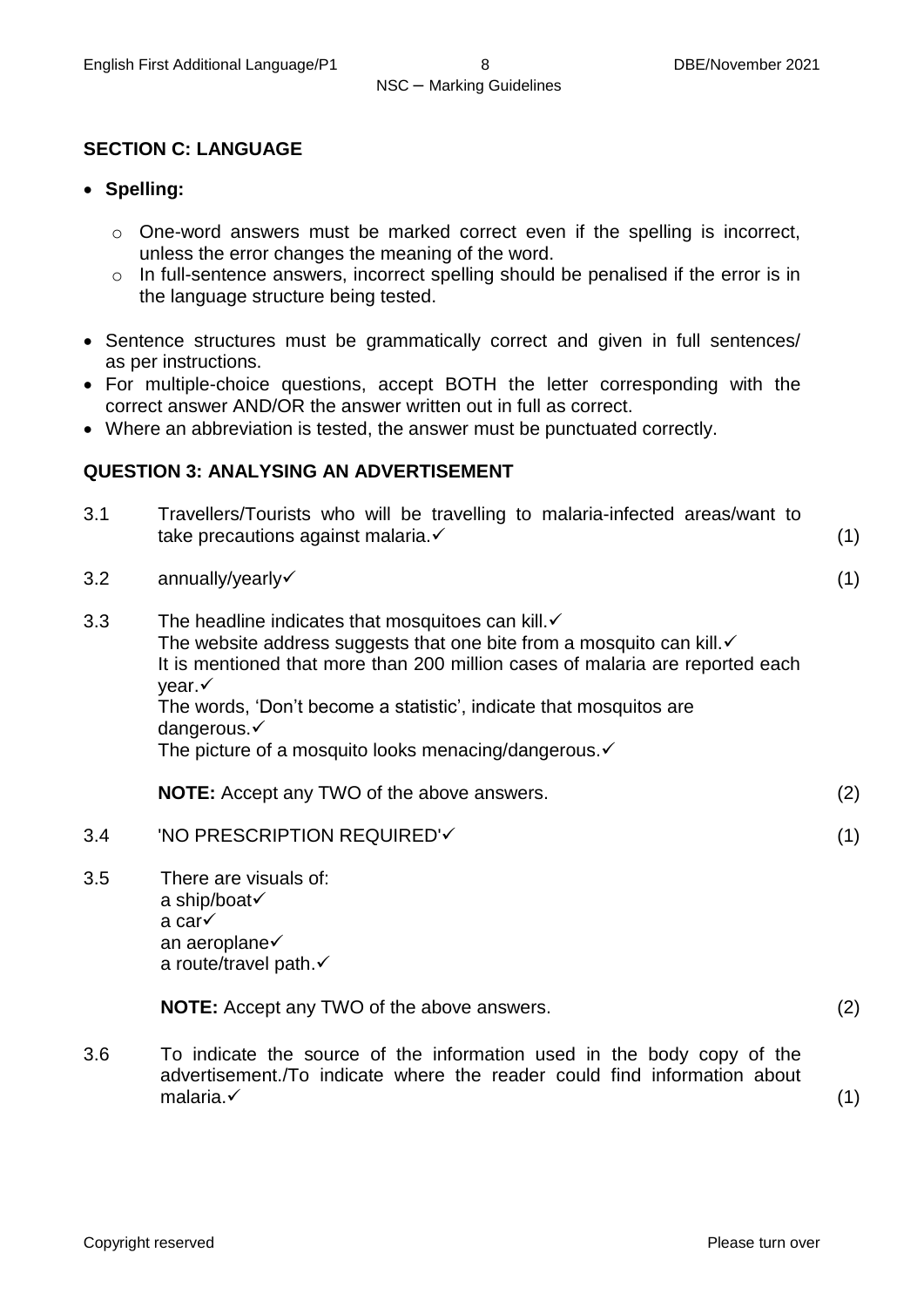3.7 Open-ended. Accept a suitable response, e.g.

Yes.

The slogan of the advertiser (Activo Health) shows that the company cares for people by providing information, statistics and suggestions aimed at educating the reader ('you') about malaria. This information will assist them to take the precautions that will prevent them from contracting the disease.

#### **OR**

No.

The idea of 'caring' does not come across because the actual product(s) that can help prevent malaria are not mentioned in the advertisement. The consumer also has to have access to the internet to get the information about the anti-malaria products that are available.

**NOTE:** Do not award a mark for Yes or No. The above are merely examples. A candidate can score 1 mark for an answer that is not well-substantiated. Accept a combination answer. (2)

**[10]**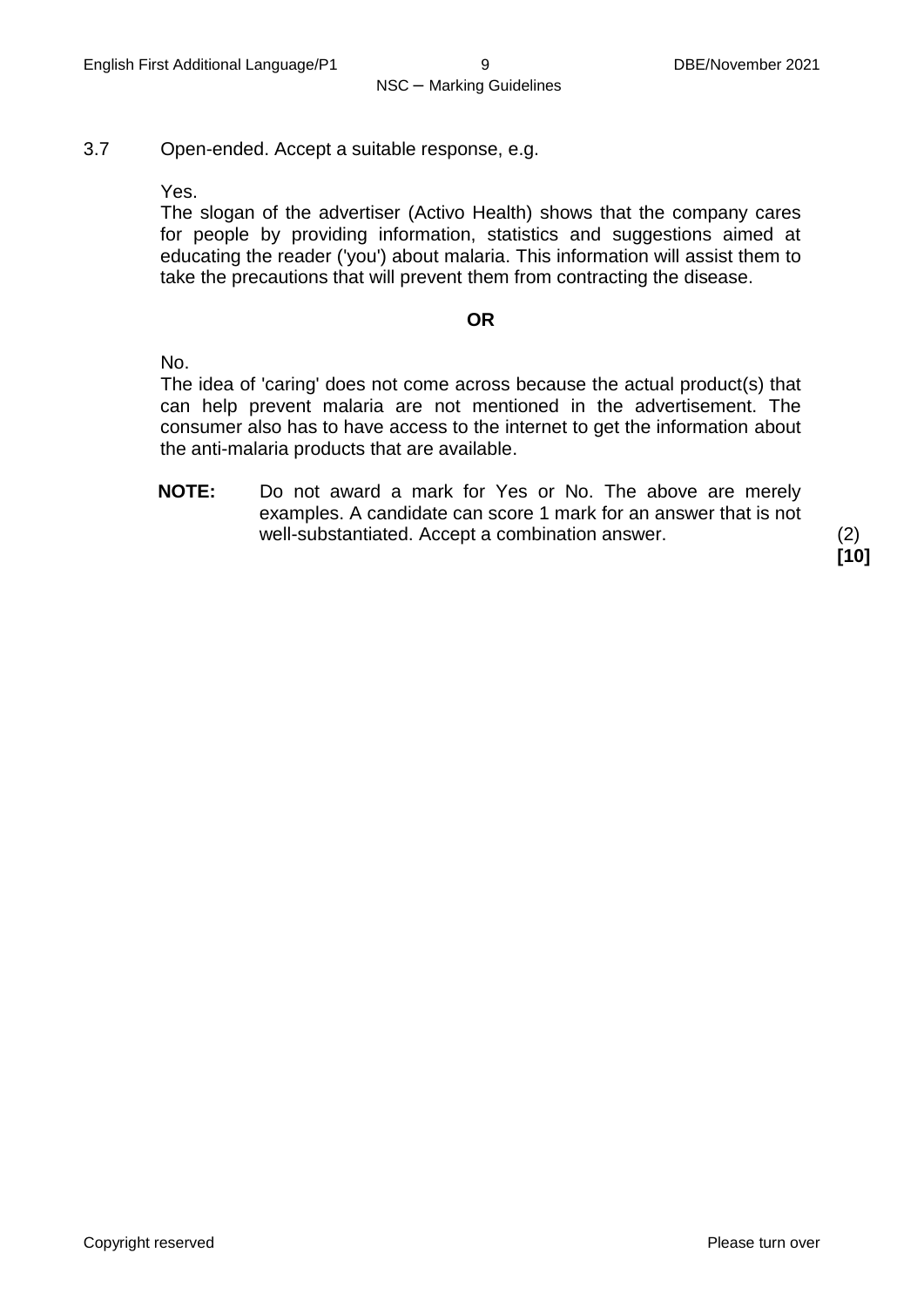#### **QUESTION 4: ANALYSING A CARTOON**

| 4.1                |                      | To indicate that Dagwood is asleep/snoring.√                                                                                                                                                                                                                               |     |
|--------------------|----------------------|----------------------------------------------------------------------------------------------------------------------------------------------------------------------------------------------------------------------------------------------------------------------------|-----|
| 4.2                |                      | The dog scratches the door (FRAME 3). $\checkmark$<br>It opens its mouth wide (FRAMES 3, 4 and 5). ✓<br>It howls (FRAME 4).√<br>It barks (FRAMES 3 and 5).√<br>It runs to Dagwood trying to wake him up (FRAME 5). $\checkmark$                                            |     |
|                    |                      | <b>NOTE:</b> Accept any TWO of the above answers.                                                                                                                                                                                                                          | (2) |
| 4.3                |                      | In FRAME 7, Dagwood looks calm/his mouth is closed/he is standing at the<br>door/his hand is on his side. In FRAME 6, Dagwood looks startled/his mouth<br>is wide open/his head is lifted upwards/there are movement lines/tear/<br>perspiration drops above his head. V V |     |
|                    | <b>NOTE:</b>         | Accept ANY other suitable answer provided that the contrast is clear.<br>Award 2 or 0 marks.                                                                                                                                                                               | (2) |
| 4.4                | 4.4.1                | You knew I was going to surprise you with a pizza for dinner<br>tonight. $\checkmark$                                                                                                                                                                                      |     |
|                    |                      | <b>OR</b>                                                                                                                                                                                                                                                                  |     |
|                    |                      | You did know I was going to surprise you with a pizza for dinner<br>tonight. $\checkmark$                                                                                                                                                                                  | (1) |
|                    | 4.4.2                | supper√                                                                                                                                                                                                                                                                    | (1) |
| 4.5                | The dog $\checkmark$ |                                                                                                                                                                                                                                                                            | (1) |
| $\Lambda$ $\Omega$ |                      | $\Omega$ pan andad $\Lambda$ coant a quitable response a g                                                                                                                                                                                                                 |     |

4.6 Open-ended. Accept a suitable response, e.g.

Yes.

It is funny that Dagwood is asleep for the most part of the cartoon and does not hear the loud noises of excitement the dog is making. The dog has to force Dagwood to wake up when Blondie arrives with the pizza. Yet, Dagwood enjoys eating the pizza in the last frame. Dagwood tells Blondie that the dog is his 'own personal incoming pizza warning system'.

#### **OR**

No.

It is not humorous that Dagwood is so sound asleep that he cannot hear the loud howling and barking of his dog. The dog is disturbing Dagwood's peaceful sleep and that is not funny.

**NOTE:** Do not award a mark for Yes or No. The above are merely examples. A candidate can score 1 mark for an answer that is not well-substantiated. Accept a combination answer. (2)

**[10]**